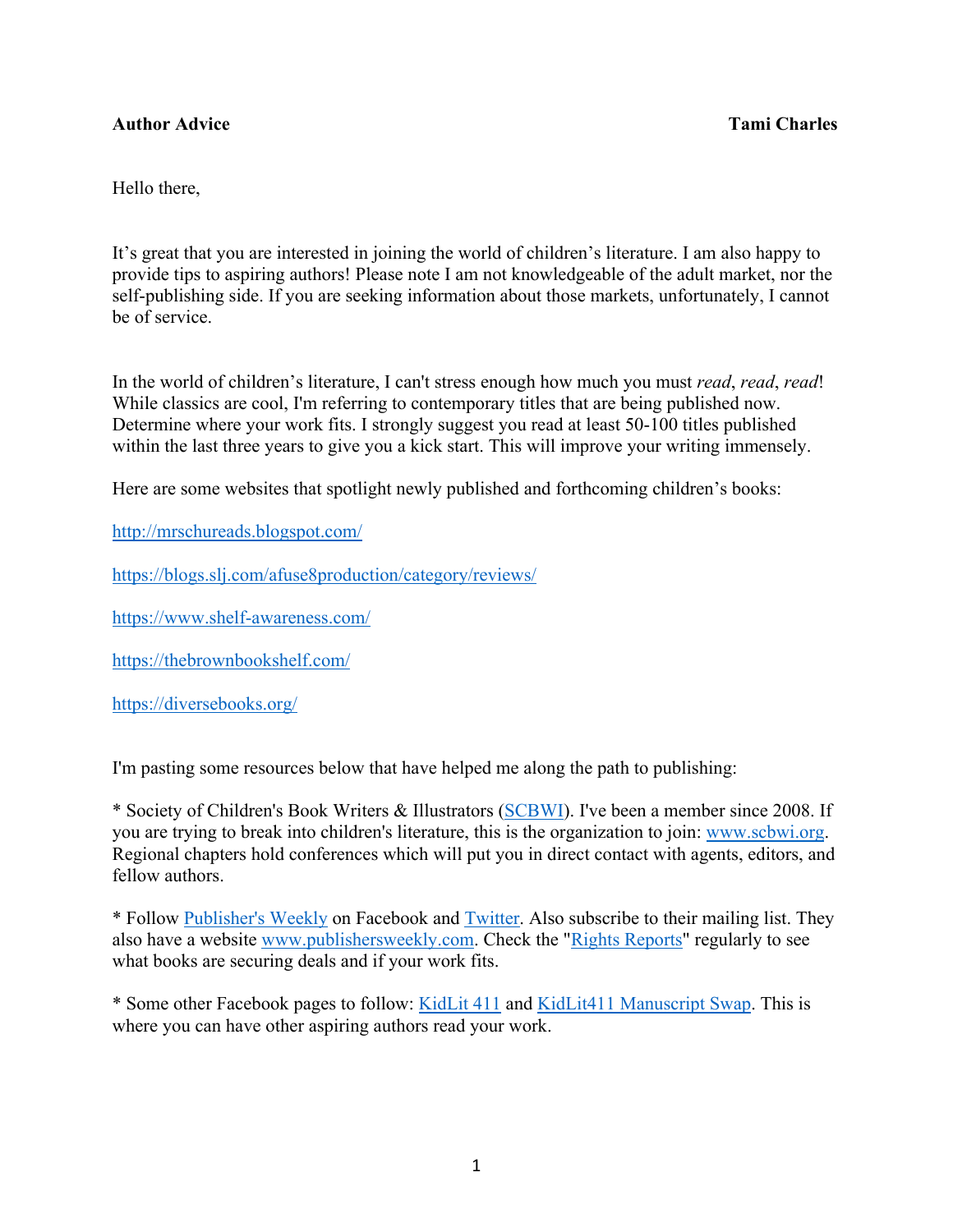\* Other sites/social channels to look into: Absolute Write Forum (to find a critique partner), Manuscript Wishlist (to learn what agents and editors are looking for), Kweli Conference (for creators of color).

\* Join Twitter and follow these awesome pages: DVPit, DVCon. Also search for the hashtags #pitmad and #pitchwars. There are several agents who eye these pages and hashtags to scope out new writers.

\*Read the Children's Writer's & Illustrator's Market books, published annually by Writer's Digest. This book was my bible when I was first starting out.

If you wrote a picture book, there are a few guidelines you need to learn. I'm posting some blogs and websites that spell everything out nicely:

http://blog.bookbaby.com/2012/07/ten-tips-for-creating-your-first-childrenspicture-book/

https://www.joshfunkbooks.com/resources-for-writers

https://taralazar.com/2016/10/06/every-picture-book-author-should-make-a-storyboard/

Don't worry about who will do the art for your book. If you secure a book deal, your publisher will find an illustrator for you.

If you wrote a novel, either middle grade or young adult, here are some resources for you:

http://www.underdown.org/mf-middle-grade.htm

http://www.jennybowman.com/2017/11/09/how-to-write-a-middle-grade-novel/

https://medium.com/nanowrimo/how-to-write-a-ya-novel-89c0b3542cbc

https://www.prettyokmaggie.com/blog/2018/11/16/so-you-want-to-write-a-kids-book-oh-no

You will most likely need an agent to send your work to publishing houses. Agents who accept picture book/novel writers will almost always want to see what else you have, so it's a good idea to have at least 3 picture books ready (or one complete novel). There are some publishers, however, who will consider your work, even if you don't have an agent. You can find that list here.

Another really important thing to have is an online presence. Be sure to have a website, blog, or social media handle so that editors and agents can check out your work/brand.